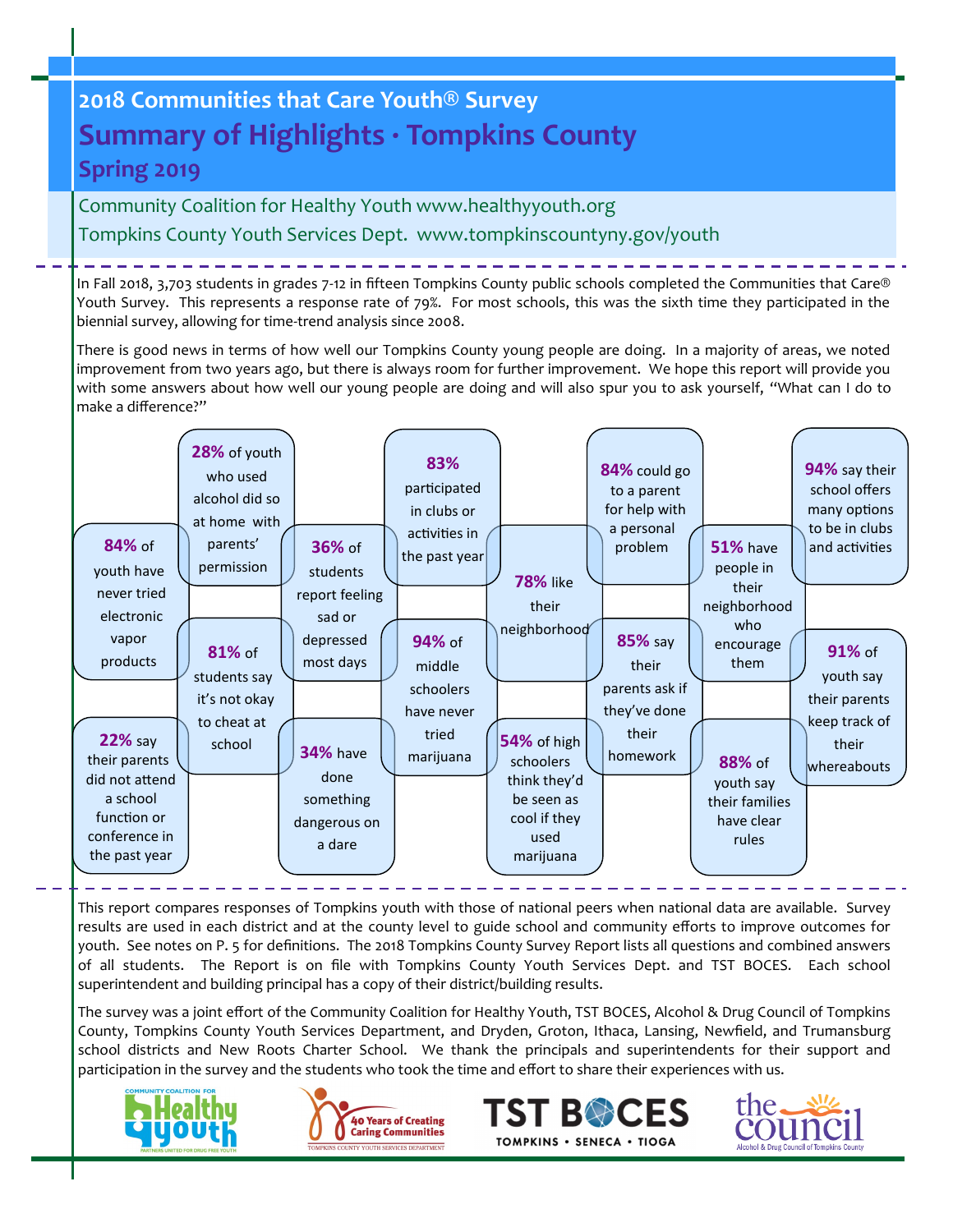## **RISK AND PROTECTIVE FACTOR FRAMEWORK**

To prevent a problem from happening, we need to identify the factors that increase the risk of that problem developing and then find ways to reduce the risks. Just as eating a high-fat diet is a risk factor for heart disease and getting regular exercise is a protective factor for heart disease, there are characteristics of the community, school, family, peer groups and individual youth that can help protect youth (protective factors), or put them at risk (risk factors) for drug use and other problem behaviors including delinquency, teen pregnancy, violence, and school drop-out.

The survey and this report examine data in each domain (family, school, community, individual/peer) to see where Tompkins youth are doing well and where there is room for improvement. Three (3) risk areas in Tompkins County were slightly higher than the national norm in 2018: Low Neighborhood Attachment, Community Transitions and Mobility, and Low Commitment to School. (In 2016, only one area was higher than the national norm.)

**FAMILY** *–* All risk and protective factors are better than the national norm and have remained stable since 2016. Most Tompkins youth say their parents value and involve them in family life. Their parents provide clear expectations, monitor their behavior, and encourage and praise them.

*Youth with opportunities to participate meaningfully in the responsibilities and activities of caring families that set clear expectations are less likely to engage in negative behaviors.* 

### **Tompkins Students and their Families**

Scores in the Family domain are consistently strong, showing that, overall, Tompkins youth have healthy bonds to their family. Though these connections weaken as students get older, even in 12th grade a majority report that they feel close to their parents, enjoy spending time with them, and could go to them if they needed help. By late high school, however, a majority of youth report poor parental supervision, lack

of follow through on family rules, and low parental disapproval of substance use.

Here's what Tompkins youth say about their relationships with their parents:

- **89%** enjoy spending time with their mother
- **85%** feel close to their mother
- **83%** enjoy spending time with their father
- **79%** say their parents give them many chances to do fun things with them
- **73%** feel close to their father
- **71%** say their parents often say they're proud of something they've done
- **69%** report their parents involve them before family decisions affecting them are made

Parental involvement at school has decreased since 2016. Involvement also decreases as students get older. 80% of 7th graders report that their parents had met with someone at school or attended a school function in the past year; by 12th grade 78% report parental participation at school.



**Parental disapproval reduces the likelihood that young people will use alcohol, marijuana, or other drugs.**

## **How Parent Involvement at School Impacts Youth Outcomes Parental Involvement | Yes | No How Students Respond** Like school  $46\%$  34%

| Get mostly A's & B's    | 88% | 77% |
|-------------------------|-----|-----|
| Alcohol use             | 15% | 18% |
| Marijuana use           | 13% | 15% |
| Cigarette use           | 3%  | 5%  |
| Sad/depressed most days | 34% | 43% |

**Parental involvement at school has positive impacts at school and in other areas of a young person's life.**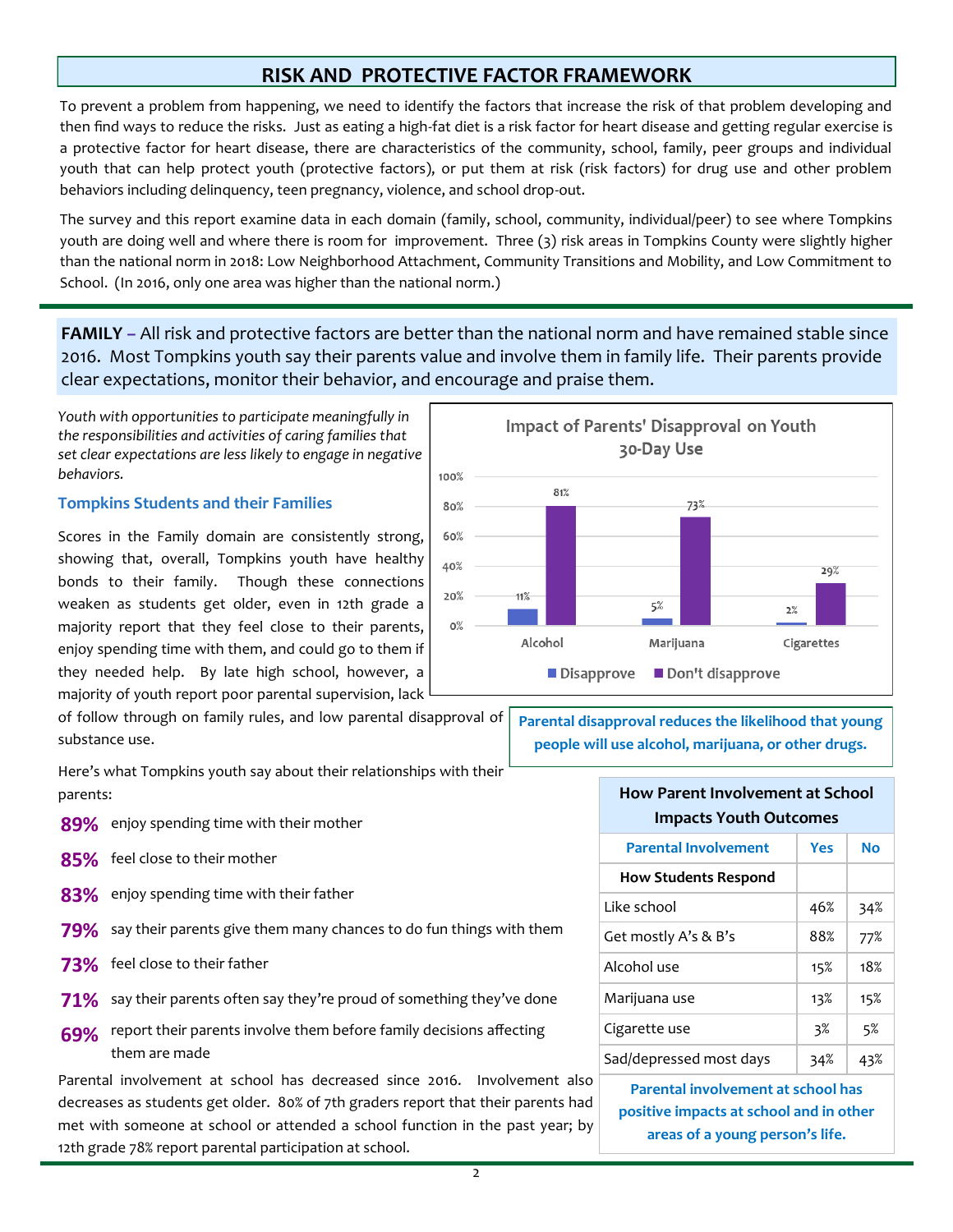**SCHOOL** – While Tompkins County youth score higher than the national average in some protective and risk factors, there are others that are lower than the national average. A majority of Tompkins youth say that they have opportunities to be a part of important activities at school, yet the perceived school rewards for involvement are lower than the national average. Additionally, a majority of youth are meeting academic expectations, yet score higher than average in low commitment to school.

*When young people like school, participate meaningfully in activities, and are recognized for their hard work and achievement, they are less likely to engage in drug use and other problem behaviors.* 

## **Tompkins Students' School Life**

| In 2018, students reported these positives                                                      | and these areas for improvement                                                                |
|-------------------------------------------------------------------------------------------------|------------------------------------------------------------------------------------------------|
| 96% of students report getting C's or better in school                                          | 36% say the school notifies their parents when they've<br>done something well                  |
| 83% usually try to do their best work at school                                                 | 35% of students say school rules are fairly enforced                                           |
| 82% have many chances to talk 1-on-1 with teachers                                              | 29% report that students treat each other with respect                                         |
| 79% say they feel safe at school                                                                | 29% say they often/almost always hate being in school                                          |
| 68% report that teachers notice when they're doing a good<br>68% job and let them know about it | 26% say their courses are dull                                                                 |
| 51% have lots of chances to decide things like class rules<br>51% and activities                | 25% have been called names or experienced verbal put-<br>25% downs at school in the past month |
| 51% have an adult at school who can help them with<br>$51\%$ problems                           | 12% of high school students say they have been high or<br>12% drunk at school in the past year |

**COMMUNITY** *–* The highest (worst) identified risk factor, Community Transitions and Mobility, is in this domain and has remained consistent over the years. A majority of Tompkins youth say there are many opportunities to be involved in community activities. However, they report frequent transitions and moves, contributing to a low sense of attachment to their neighborhoods and low levels of recognition by their neighbors when they do well.

*When young people have opportunities for positive participation in their community and the community supports and recognizes them for their involvement, youth are less likely to engage in substance use or other problem behaviors.* 

| <b>Ease of Access</b><br>to Substances |      |      |  |  |
|----------------------------------------|------|------|--|--|
|                                        | M.S. | H.S. |  |  |
| Alcohol                                | 18%  | 42%  |  |  |
| Cigarettes                             | 14%  | 25%  |  |  |
| Marijuana                              | 13%  | 52%  |  |  |

**Tompkins Students and their Community**

Perceived drug availability has increased since 2016 for both middle and high schoolers but is lower than national average. Perceived drug availability is highest for 11th & 12th grade; over half of high schoolers say it would be easy to get marijuana if they wanted.

Other findings about Tompkins youth and their community:

- **87%** feel safe in their neighborhood
- **73%** would miss their neighborhood if they had to move
- **12%** of high school students have changed homes 5 or more times since kindergarten



1

**Youth who have community adults who care about them and recognize their efforts do better in school and life.**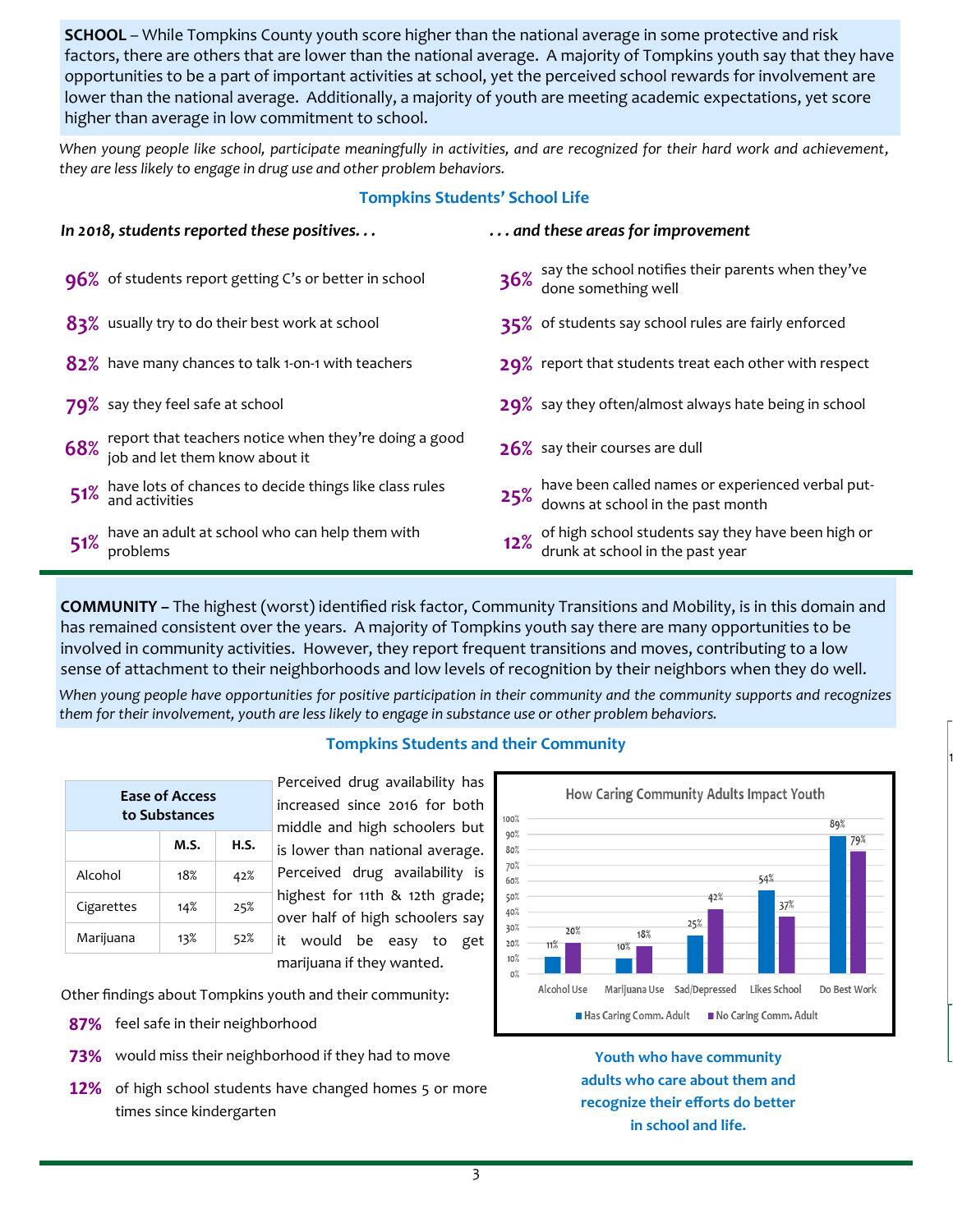**INDIVIDUAL/PEER –** Most risk and protective factors are better than the national norm.

A majority of Tompkins youth are socially competent and have positive relationships with peers. They also have clear beliefs about what is right and wrong. Tompkins youth are less likely to attend regular religious services than national peers.

*Participation in positive school and community activities helps provide protection for young people. These opportunities also build social skills, including skills to resist negative influences. The influence of peers increases as youth get older; positive peers lead to more strengths in youth while negative peers can have the opposite effect.* 

### **Tompkins Students and their Peers**

**Substance Use** (Details, Page 5) **Alcohol** remains the substance most commonly used by Tompkins youth. Use rates for all grades decreased since 2014, mirroring the national trend. Ten percent (10%) of local high schoolers report binge drinking in the previous two weeks. The second most commonly used substance is **marijuana**; Tompkins 12th graders report higher use rates than national peers. Twelve percent (12%) of Tompkins County high school students report having been drunk or high at school at least once during the past year.



**Peer Influence** Being involved with peers who use either alcohol or marijuana greatly increases the likelihood that a young person will also use. Also, having friends who use increases a young person's incidence of being sad or depressed and reduces their positive connections at school (see chart, above left). Students who used alcohol most often got it from a friend (28%) or at home with their parents' permission (28%).

**Participation in Extracurricular Activities** 83% of Tompkins students say they participated in activities or clubs sponsored either at school or in the community in the past year. 75% participated in sports, either at school or in the community. Participation improves outcomes for youth as shown in chart, above right.

**Mental Health** Since 2016, rates increased for students who reported feeling sad or depressed, in addition to the measures below. All have seen significant increases since 2016.

| Mental Health                                              | M.S. | H.S. |  |
|------------------------------------------------------------|------|------|--|
| Sometimes I think life isn't worth it                      | 26%  | 33%  |  |
| At times I think I'm no good at all                        | 37%  | 44%  |  |
| I think I'm a failure                                      | 25%  | 28%  |  |
| In the past year I felt sad or depressed                   | 33%  | 38%  |  |
| Nationally, 29% of high school students report feeling sad |      |      |  |

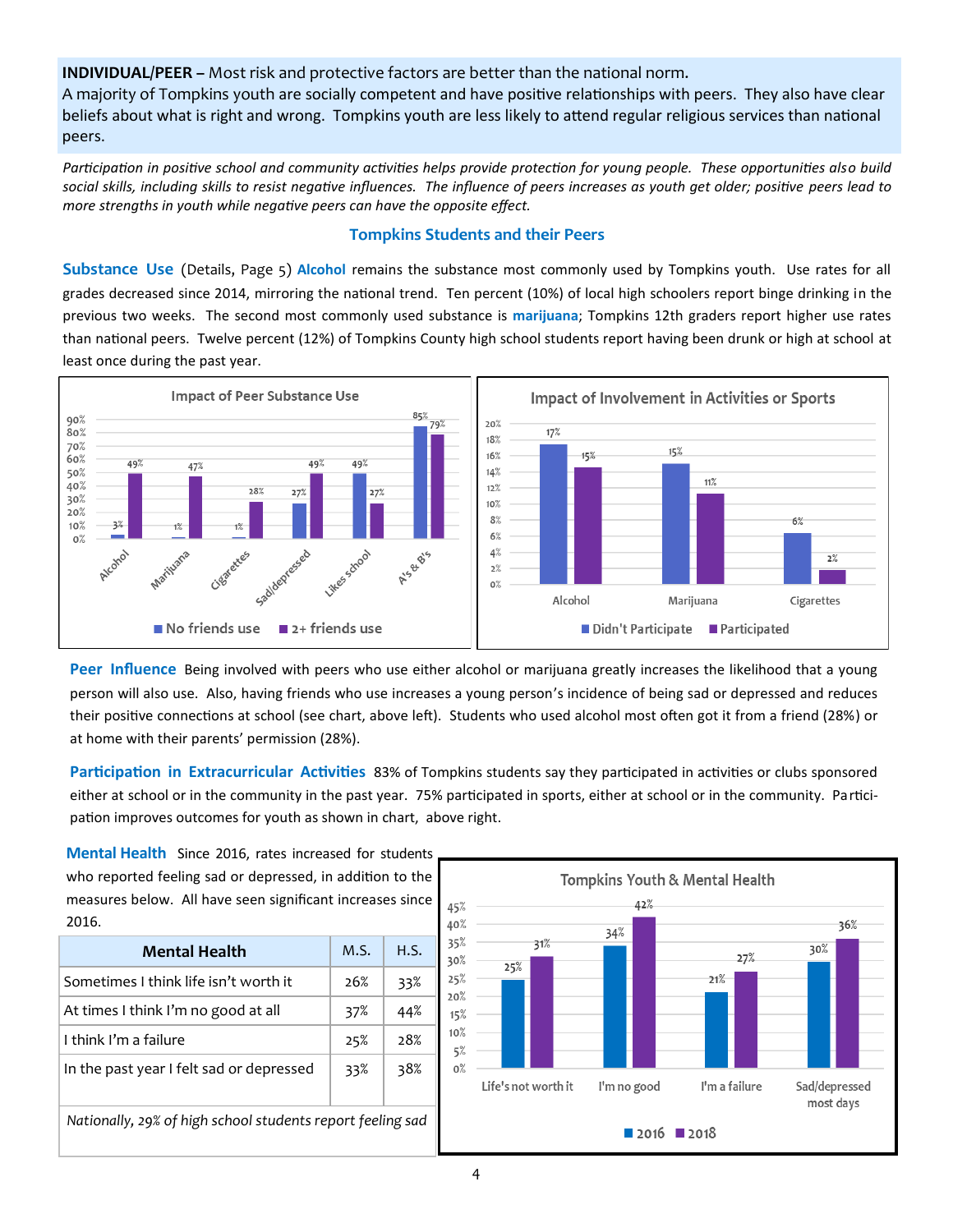## *T O M P K I N S C O U N T Y T I M E T R E N D S : C U R R E N T ( P A S T 3 0-D A Y ) S U B S T A N C E U S E B Y G R A D E*



Tompkins youth **alcohol** use has increased slightly from 2016 for all grades. Use by area 12th graders is also slightly higher than national peers.



**Cigarette** use by Tompkins youth is generally below national peer rates, except for 12 graders. Use increased amongst 8th graders, 11th graders, and 12th graders since 2016.



**Marijuana** use rates have increased since 2016 in all grades. Use amongst 12th graders in Tompkins County is higher than the national rates



The 2018 survey had the first question related to 30 day use of **electronic vapor products**. 25% of 12th graders report use, and all grades report use close to the national peer rates.

## **TOMPKINS COUNTY TIME TRENDS: AGE OF FIRST USE (GRADES 7-12)**

|            | 2010 | 2012 | 2014 | 2016 | 2018 |
|------------|------|------|------|------|------|
| Alcohol    | 13.3 | 13.1 | 13.3 | 13.3 | 13.5 |
| Marijuana  | 13.9 | 13.8 | 13.8 | 13.9 | 13.8 |
| Cigarettes | 13.0 | 13.1 | 12.9 | 12.9 | 12.8 |

Onset of drug use before age 15 is a consistent predictor of drug abuse, and a later age of first drug use has been shown to predict lower drug involvement. Age of first use for Tompkins youth has remained fairly steady for marijuana since 2010, but has increased slightly for alcohol and decreased slightly for cigarettes.

#### **Notes:**

National (Nat'l): Refers to the Monitoring the Future survey given annually to a national sample of 50,000 students in grades 8, 10, and 12. Exception: national youth depression comparison is from the Youth Risk Behavior Surveillance System, a survey of students in grades 9-12, conducted annually by the U.S. Centers for Disease Control.

Current Use: Use within the past 30 days.

Regular Use: Cigarettes: smoke one or more packs per week; Alcohol: one or more alcoholic drinks nearly every day; Marijuana: not specified.

Participating Schools: Dryden Middle and High School; Groton Middle and High School; Ithaca's Boynton and DeWitt Middle Schools, Lehman Alternative Community School and Ithaca High School; Lansing Middle and High School; Newfield Middle and High School, Trumansburg Middle and High School; New Roots Charter School. MS refers to students in grades 7 and 8; HS refers to students in grades 9-12.

Research references are drawn from Pride Surveys, Communities that Care®, Monitoring the Future, and Youth Risk Behavior Surveillance System.